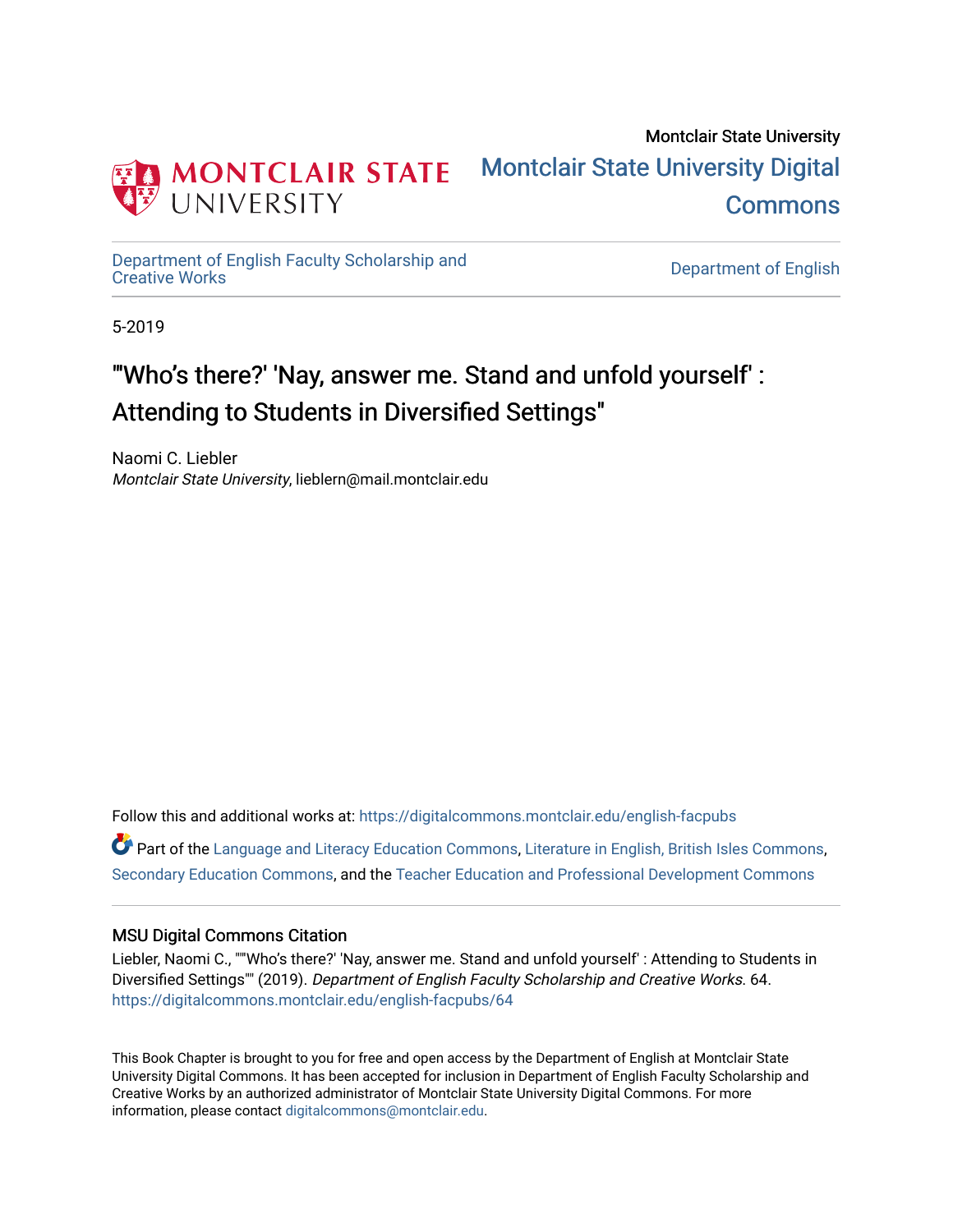# "Who's there?" "Nay, answer me. Stand and unfold yourself": Attending to Students in Diversified Settings

### *Naomi Conn Liebler*

 **15** 

I should begin with an explanation of my title. This essay will have nothing to do with *Hamlet*, from which the lines are borrowed; it is directed instead toward the reciprocities of teaching Shakespeare's work to diverse groups of readers diverse in backgrounds, interests, educational backgrounds, and opportunities. I appropriate Shakespeare's lines here because they speak to a range of experiences and responses that themselves might be said to typify— if that is even possible— how some of my students have experienced their engagements with Shakespeare. The lines from *Hamlet* open the play, and are spoken by Bernardo and Francisco, two sentinels on watch—unsure for (or against) what—on the castle walls at Elsinore. They are of course old friends, but in the dark and the cold in the middle of the night, muffled against the elements, they do not immediately recognize each other. Francisco challenges his comrade to "stand and unfold" himself. In thinking about how I have been teaching Shakespeare's plays, and to whom, for nearly half a century, it occurs to me that "stand[ing] and unfold[ing] themselves is what I have asked the plays to do, and it is also what

↔

⊕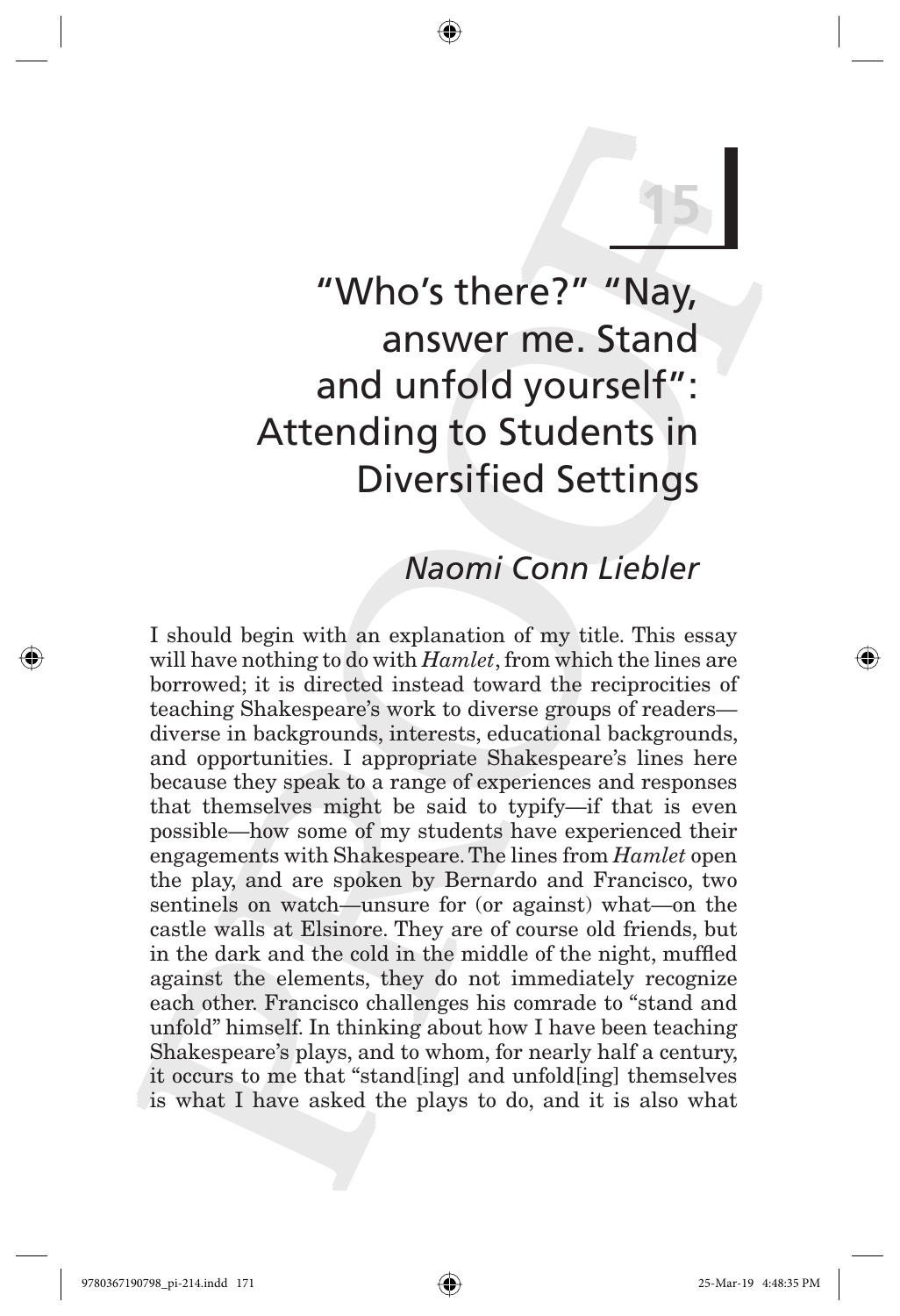#### 172 NAOMI CONN LIEBLER

I have asked my students to do. The texts and the situations represented in Shakespeare's plays often seem at best strange and alien to their own language and experiences, if not completely cloaked and unrecognizable. My challenge as their teacher has been to facilitate their requirement that these texts reveal themselves to their uneasy readers. In confronting each other— often in the cold and in the dark, so to speak, wary of an unfamiliar challenger— Shakespeare's plays and my students often seem to dance around each other, a little guarded, a little nervous, hoping that it will all turn out OK and no one will die from it.

It goes without saying that teaching Shakespeare to students at secondary or undergraduate and MA levels is a remarkably varied experience, depending, of course, on the "composition" of the class. Our students bring themselves, their distractions, their personal problems, their experiences to their reading, their seeing and hearing, and so I have found the practice of engaging them in the *utile et dulce* of Shakespeare study to be an incredibly and unpredictably rich experience, regardless of the "level" of the class or its members. We read out of who we are.

My university began in 1908 as a Teacher Training Institution; 20 years later it became a State Teachers College; 30 years after that, a "liberal arts" college with a consistently strong teacher- preparation agenda and a small master's program; by 1994 it had become a State University, and in 2016 became both a Carnegie-classified "public research" university" and a US Department of Education- designated "Hispanic- Serving Institution." Increasingly we are called upon to be, if not all things to all people, then at least as many things as we can manage to as many people as we can reach.

Two growth tendencies, first toward multicultural representation in curriculum and in population, and more recently toward a consciously architected diversity in student and faculty populations representing a variously defined "America," have brought about some curious reconsiderations regarding the practice of and the reasons for teaching Shakespeare's work. We are abetted by the curricular requirements of middle and secondary schools in the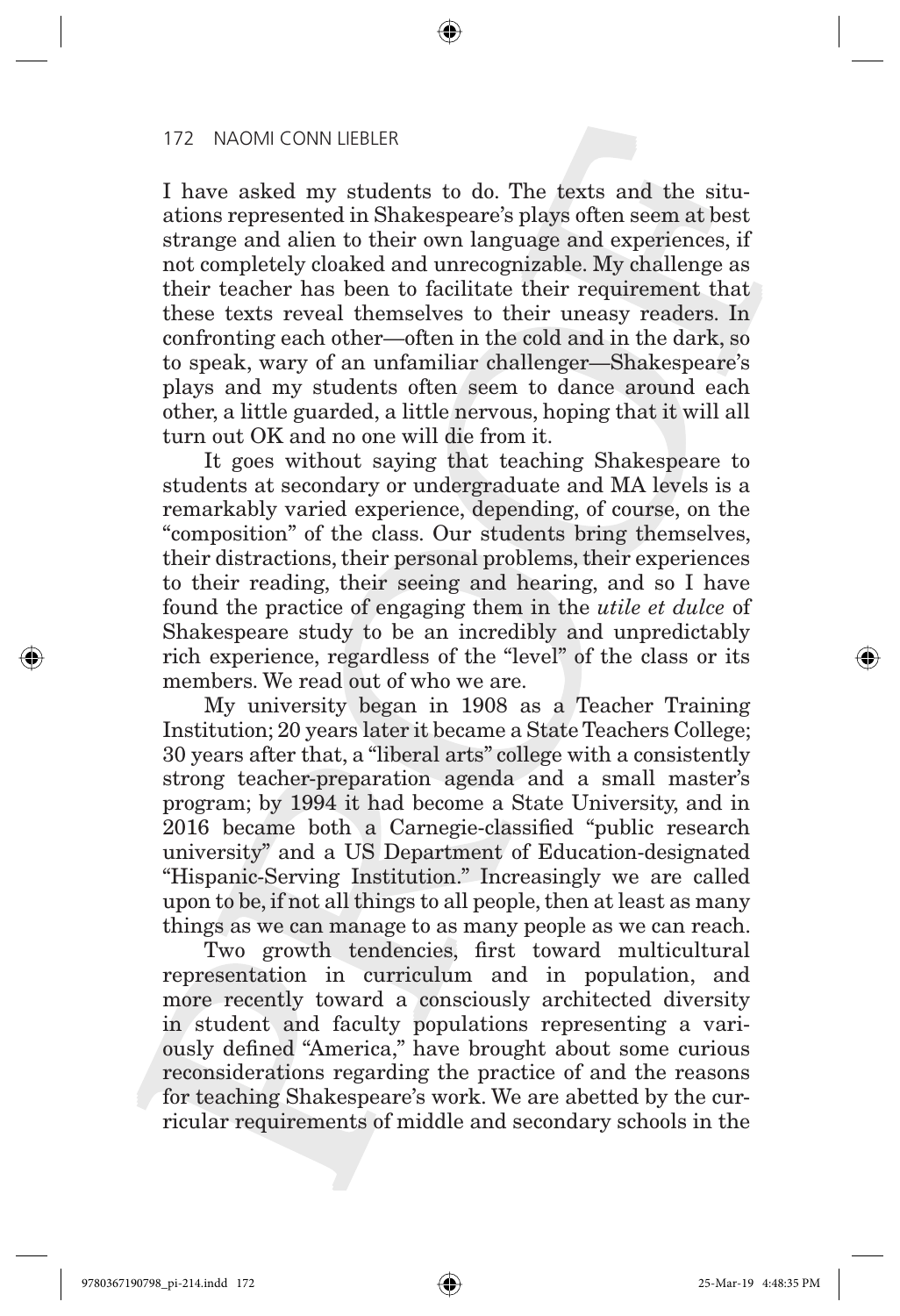State of New Jersey that continue to insist upon the study of Shakespeare at those levels. As we train and certify a large percentage of the teaching populations in the state, accordingly we teach Shakespeare to some extent in order to prepare *our* students to teach Shakespeare to *their* (future) students. In many ways, it's been a very comfortable niche to occupy, and despite shrinking enrollments overall, courses in Shakespeare seem to remain "safe" from the scythe of deanly enrollment managers. In my department, we don't *require* our students, not even our English majors, to take a Shakespeare course, but the folks who certify K-12 teachers *do* require one course in Shakespeare, and despite a growing trend among our undergraduate English majors toward professions other than teaching, K- 12 pedagogy remains a popular enough career plan to sustain our Shakespeare sections. We keep these classes small (a cap of 33) and tightly organized around discussion rather than lecture. We don't employ teaching assistants; the three Shakespeare instructors do their own teaching and their own marking. We serve around 100 students every semester at the undergraduate level. These statistics have remained constant over the 46 years I have been teaching here.

But everything else has changed, and continues to change: not *what* I teach, but *how* I teach it, and more importantly, *to whom*.

Increasingly, I find that I am not so much "delivering" Shakespeare to my heterogeneous and ethnically/racially diverse student populations as I am tapping into what they already know, experientially, in order to clear a path for them to forge their own connections. I want them to own what they read, to make it their own. They certainly can, and in a gratifying number of cases they do. The touchstone term used to be "relevance"; now it's "relatability." Whatever the word, the underlying demand is, for some reason, some justification for all the work involved in learning what is effectively a new language, certainly a new syntax and grammar, and whole new sets of backstories and metrics: what has this to do with *me*; why should I bother (or even care)? Cultural capital? This is not *my* culture and it's not *my* capital.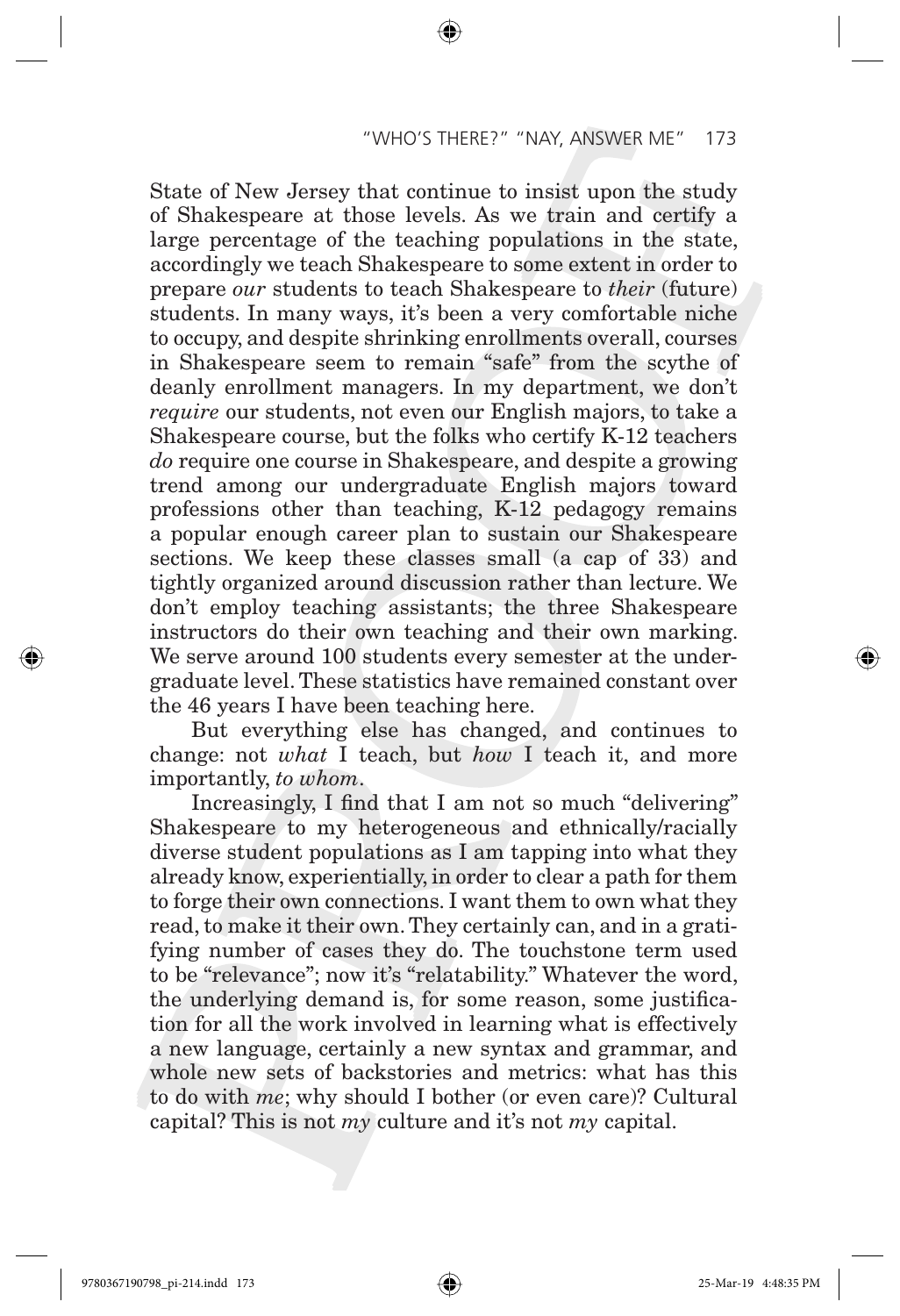#### 174 NAOMI CONN LIEBLER

I have known from the very start of my teaching life that if I could not answer those questions with integrity and a good deal of respect for my students' skepticism, I should probably find some other way to pay my rent. I have not always succeeded in making the difference to my Shakespeare students that I wanted to make, and sometimes the jury stayed out for a decade or longer. I don't always *know* what difference I or Shakespeare have made to them. But I do know that those students have made a profound difference to me, enough to keep me in the classroom beyond the useful life of my paperback teaching editions inscribed with my excitedly scribbled and beloved marginalia and crumbling pages that long ago lost both front and back covers, prompting more than a few students to offer to take up a collection to buy me new copies. This essay, then, is not about the teaching methods or pedagogical practices that ease my students' way into expertise— or whatever it is that we formally hope for. It's about how the conversations among us— teacher and students— have merged and synthesized a collection of specific relationships within the shared experience of studying plays, so that Shakespeare comes to mean *something* to each of us. We are all reading the same plays, but we are all reading them differently.

I am thinking of two quite different teaching experiences that have made lasting impressions on me. One was with a group of local secondary and middle school kids brought to my campus for "Humanities in the Schools Day," a program of half- day "conferences" for secondary and middle school students and their teachers presented by Montclair State University's Institute for the Humanities, which ran some 70 sessions for 25 years between 1992 and 2017. These schools have some latitude in selecting the plays they will teach students between 8th and 12th grades, but the true constant appears to be *Romeo and Juliet*, and so, especially because the group in my charge on one December afternoon in 1999 was mainly 8th- and 10th-graders, that was the play of choice. It was not my intention to teach them "about" the play, nor to preempt the work of their own classroom teachers. I had no way of predicting or even learning what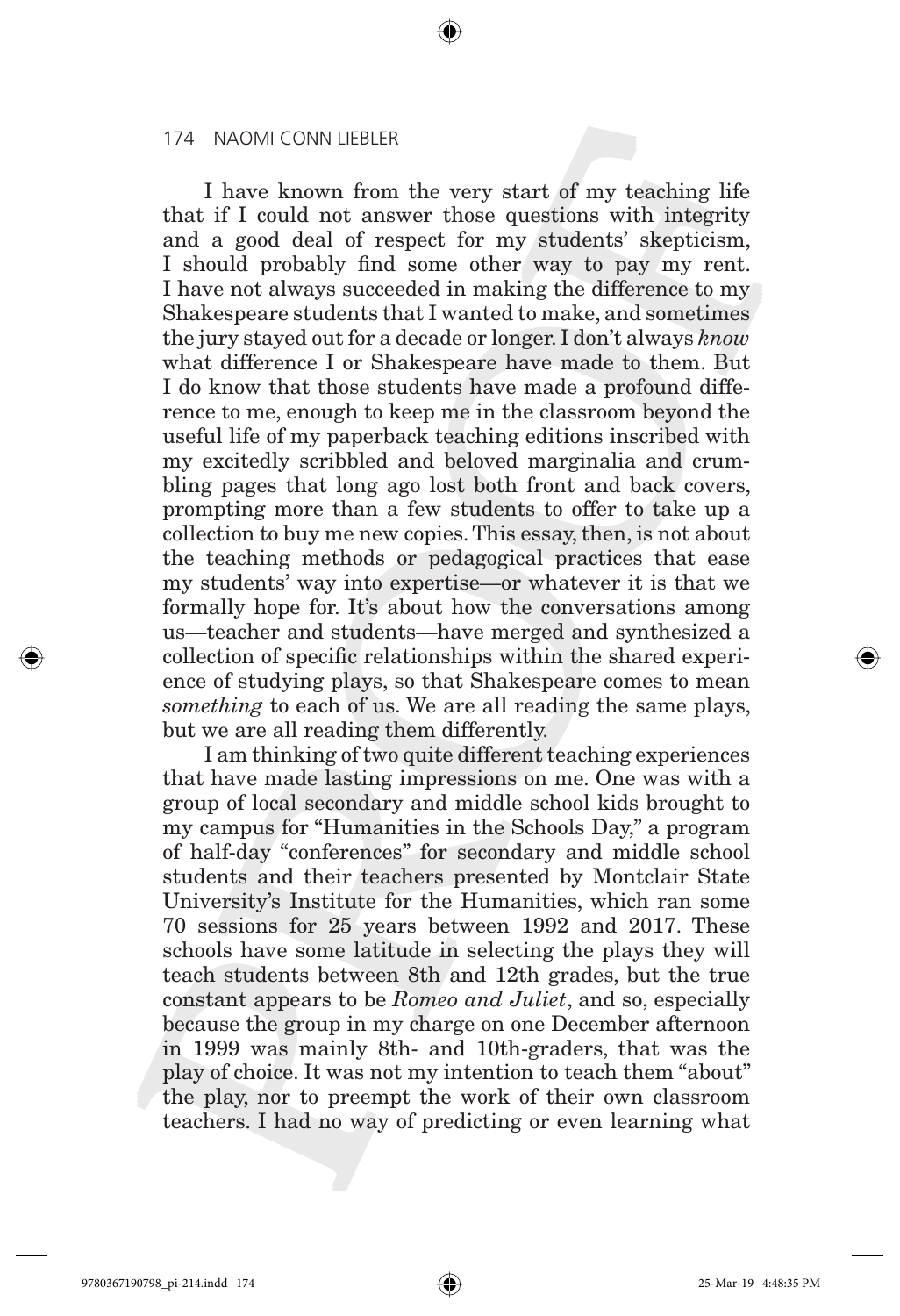prior work they had done or what challenges or roadblocks they might have encountered. To some extent, this was going to be a one-size-fits-all conversation, and I hoped it would fit everyone in the room, some of whom were from homogeneously white suburban communities and others from innercity urban schools. I should note here that when I delivered this workshop, school districts in my part of New Jersey had not yet banned *Romeo and Juliet* from their curricula and removed copies from their library shelves, as some have now done because of a concern that the play might seem to be promoting teen suicide, or teen sex, or teen elopements— or "teen" rebellion of any kind.<sup>1</sup> The subject of suicide or rebellion was not raised that day; my own agenda was not to rehash the discussion points already available in their own classrooms but rather to suggest another perspective, one that had informed my own thinking about Shakespeare for nearly a decade at that point, derived from my reading of Victor Turner's revolutionary explanations of liminality in *The Ritual Process: Structure and Anti- Structure* and others of his books. This remains an important core of what I talk about when I talk about Shakespearean tragedy, and I have introduced the concept at every level of classroom discussion from undergraduate through MA courses. That day, I introduced it to these middle and high school students. The idea that tragedy occurs when one is stuck in an incomplete passage from one status (social, political, biological, etc.) to another seemed simple enough and appropriate enough for these 8th- and 10th-graders, and they absolutely "got it." There was not an adolescent in the room who did not recognize the dangers of such a passage, or did not know that in fact that's what adolescence *is* : *liminality*, a time and a state of transition, when identities and expectations and even "rules" are ambiguous and confusing. Liminality renders the subject confused and confusing, endangered and dangerous. They are not what they were, and not yet what they will be. While in transition, as all teenagers are, they need such protections as their cultures and communities can provide for them. This is never about blame or fault. It is never the responsibility of any individual. Because it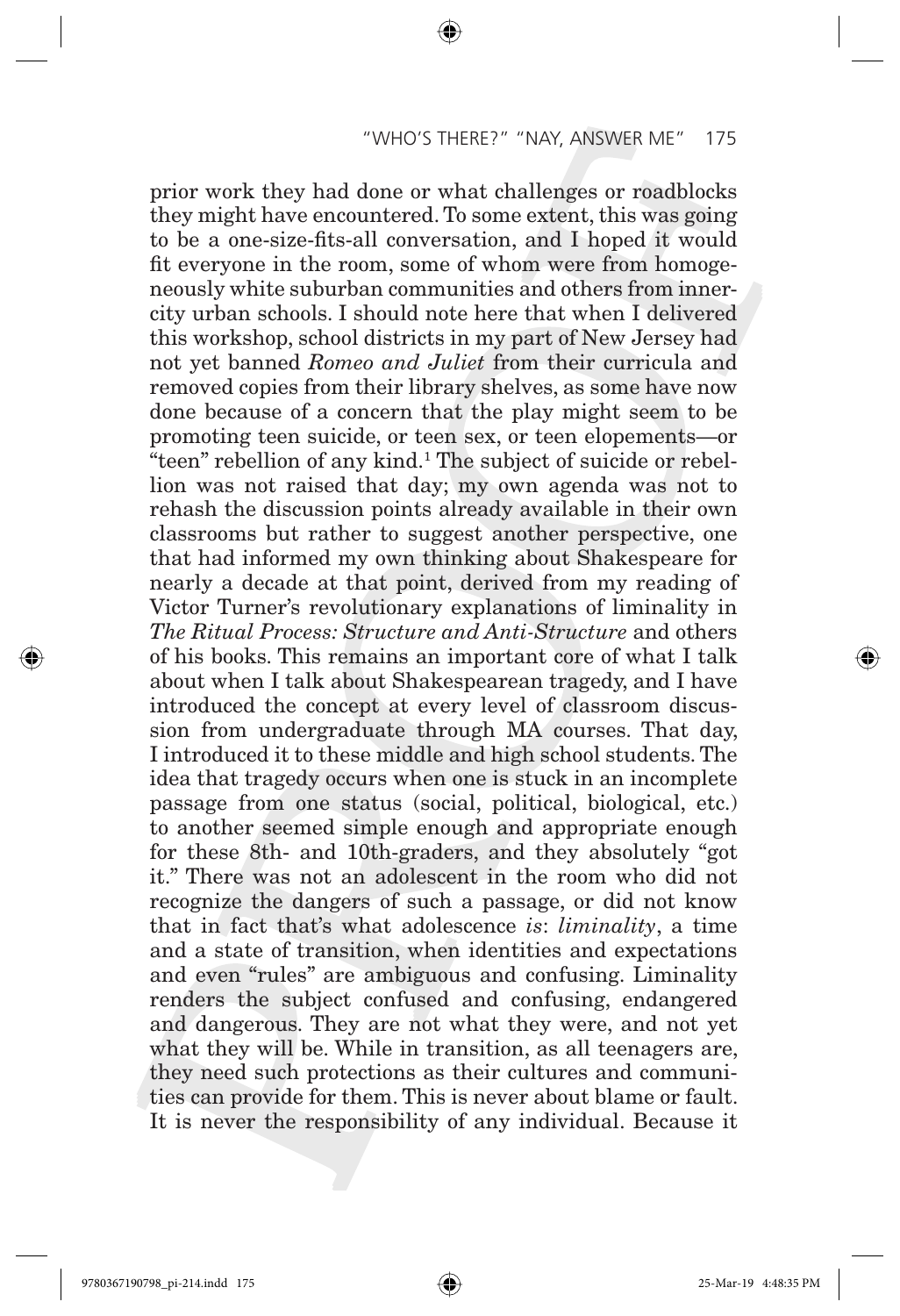#### 176 NAOMI CONN LIEBLER

encompasses passages and transitions on which the survival of a community depends, seeing the principals through that transition, via rituals and practices designed by culture to protect that vulnerability, is the responsibility of the whole community: it does indeed take a village. When structures of authority can't or don't perform their responsibilities, tragedy happens. In *Romeo and Juliet*, it's not the kids' fault. This was in sum the focus announced in a flyer distributed in advance to the teachers:

 The tragedy of *Romeo and Juliet* is above all the tragedy of Verona; at the end of the play, the two young lovers are united forever in death, but the community represented in the Montague and Capulet families has lost its next generation. As the prince says at the play's end, "All are punished." Are the two kids merely "poor sacrifices" to a community's internal war, or are they in some ways partly responsible for what happened to them and their bereaved families? The failure of the entire city to honor and protect its own rituals, designed to protect and ensure the continuation of the community, is the core of this tragedy.

Some of the teachers were visibly unsure about this idea they had not come across it before— but it was absolutely clear to me that the kids understood exactly what I was talking about. One 8th-grader within earshot stage-whispered: "She *way cool*!" The play unfolded for them. They recognized the crucial issues laid out in text and performance. Ours was a "class" with an unconventional and for the most part unanticipated structure, but teaching and learning got done that day.

The second circumstance involved a young graduate student named Marcos Vargas who came to us to find the answers to a question put to him as he introduced his own inner- city secondary classes to *Othello*. Mr. Vargas was teaching English in a high school in Newark (the state's largest and most diverse urban center). When one of his students, unfamiliar with the term "Moor," asked him whether Othello

⊕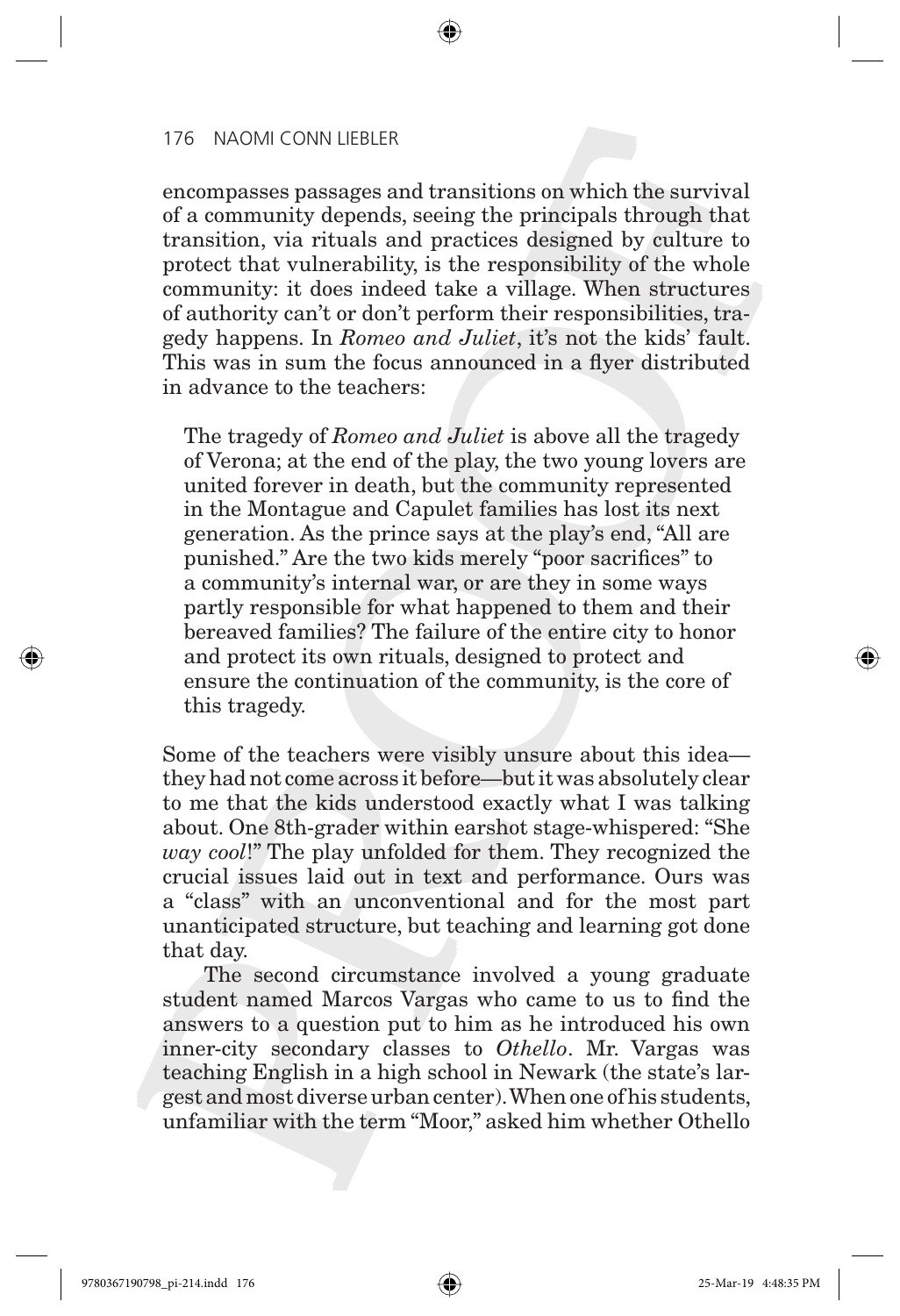#### "WHO'S THERE?" "NAY, ANSWER ME" 177

was a black man, Mr. Vargas said he didn't know but would find out. That promise brought him to my university and to my graduate class on Shakespearean tragedy. (Because we did not allow auditors in our graduate classes, he had to enroll in the MA program in order to take the course!) He went on to write a thesis under my direction on negotiations of race in Shakespearean drama titled *Mending the Moor on the Early Modern Stage: The Rise of Shakespeare's Black Tragic Hero* (2007). Even while the thesis was in progress, Vargas brought his lessons to the Newark and Irvington (NJ) schools of which he was himself a graduate.

 I was the fresh grad student. I had already been a teacher by trade for several years … While I never struggled with getting the words out in an academic setting, in fact I relished the opportunity, [studying Shakespeare] made it clear to me that precision and substance must always accompany verbosity. As the realization that this would be no easy "A" began to take hold, so did my fiery resistance to mediocrity ... For myself, I expected more and resisted settling for less. For my students, I demanded their best and by doing so demonstrated my respect for them … I no longer lead classrooms; I lead school districts now. 2

Marcos Vargas became chair of the English department in the Newark public school where he taught, then District Supervisor for English Language Arts 6–12 for Irvington, a community next to Newark that has been classified by the State Department of Education in the lowest of eight levels of socioeconomic opportunities for education. He is now the Director of Secondary Education for the Montclair, New Jersey, Public Schools, where he oversees curricula encompassing English Literature, English Language Arts, and English as a Second Language. For Vargas, the lessons learned from studying Shakespeare, from engaging closely not only with the language but, perhaps more importantly, with the perpetually knotty and urgent questions of living vibrantly in a threatening world, have created a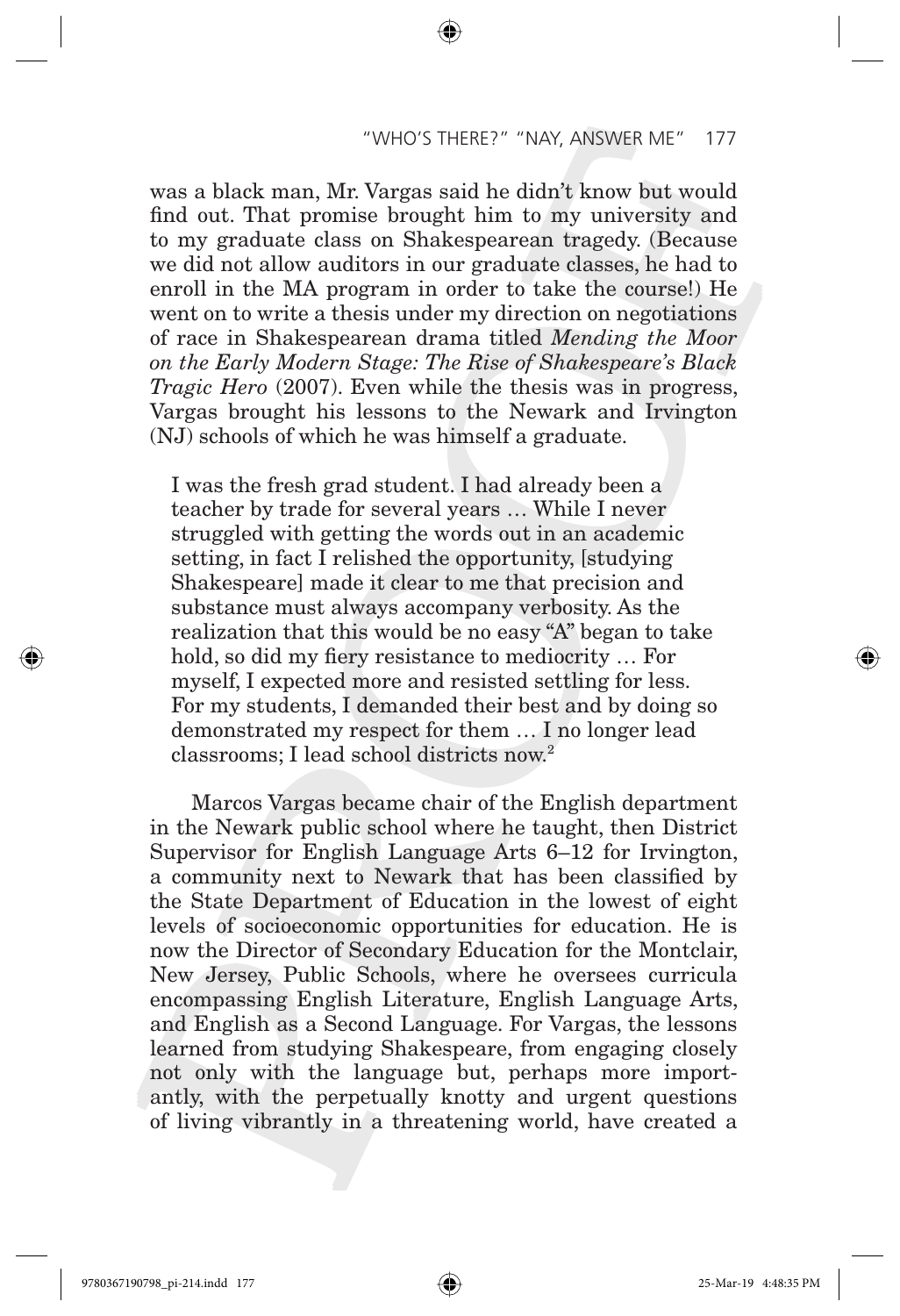legacy of continuing educational influence that he passes on to his students, to the teachers under his supervision, to their students, and so on. The lessons retained and passed along are the things that matter now— not plots of plays or character analyses, and probably not speeches memorized (though that can still happen by choice and resonance). Heroic models, inspirations toward persistence and resistance and to deliberative thought and reflection are what my students, and Marcos Vargas's students, find engaging and meaningful.

There have been and doubtless will continue to be other examples of how a life informed by reading, hearing, seeing, and thinking about Shakespeare shows a number of high- water marks over time. I'm sure that everyone contributing to or reading this volume has them. For me, there was one more (so far) very recent event that will remain a high point in my Shakespearean career. The extraordinarily gifted director Karin Coonrod brought to our campus last fall (September 2017) her radical and unforgettable production of *The Merchant of/ in Venice*, and the university made a two-week celebration of it, capped by an evening of conversation among two colleagues— David Kastan of Yale and James Shapiro of Columbia— and Supreme Court Justice Ruth Bader Ginsburg. I had the pleasure of introducing their conversation by explaining to a select audience of donors, local luminaries, politicians, a State Supreme Court Justice, and a few members of the general public why this production mattered— why Shakespeare mattered. These were not, in the main, our students; they were members of a public whose taxes support what we do, and who had every right to wonder what they were paying for. Here is the last part of what I said, in trust that it will also serve to conclude this essay:

*The Merchant of Venice* is a play that looks closely at issues of inclusion, diversity, and the consequences to a community that scapegoats and bullies and would homogenize those it *allows* to live in it. It's obviously a play for our time, and it is very much a play for our